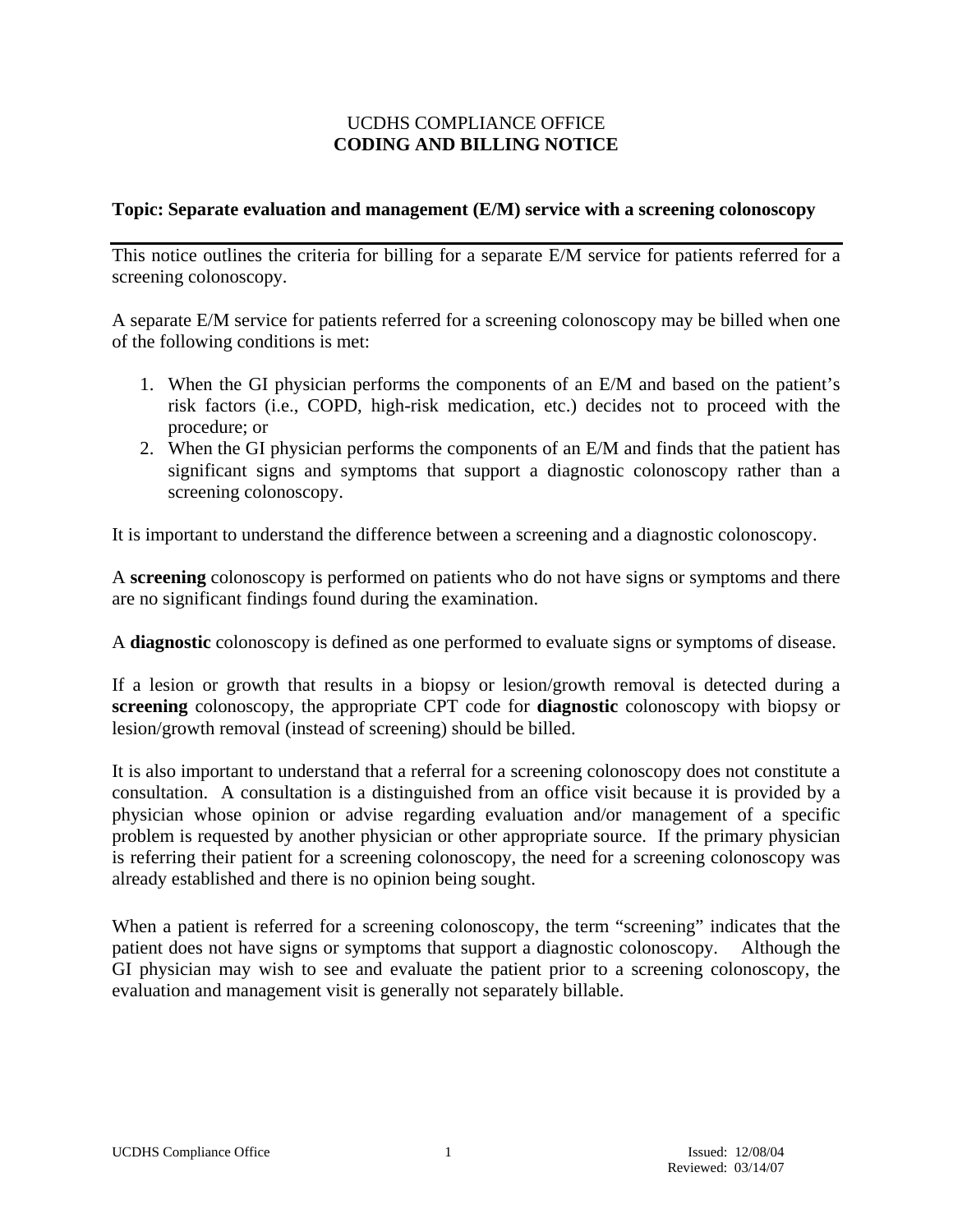## **Evaluation & Management with Screening Colonoscopy**

The patient may be at high-risk for the screening procedure due to other conditions (i.e., COPD, medications, etc.) that affect the pre-operative instructions given to the patient or how the procedure is performed, however, the consideration given to these risk factors is inclusive in the usual "pre-operative" work associated with the procedure. Reporting an E/M service with a diagnosis code associated with one of the patient's risk factors implies that the GI physician saw the patient in order to diagnose or manage the illness identified and that is not the case. The GI physician is seeing the patient in order to determine the suitability of the patient for the screening procedure and CMS has stated that these visits are not billable.<sup>[1](#page-1-0)</sup> The following FAQ was posted on the CMS website:

# **Evaluation and Management Visit prior to Screening Colonoscopy**

- **Q.** Can a provider bill an E&M visit if a beneficiary is referred for a screening colonoscopy?
- **A.** A provider preparing to perform a screening colonoscopy cannot also bill for a pre-procedure visit to determine the suitability of the patient for the colonoscopy. There E/M services, to include consultations, are not separately payable. While the law specifically provides for a screening colonoscopy, it does not also specifically provide a separate screening visit prior to the procedure. Although no separate payment can be made for these visits currently, the fee schedule payment for all procedures, including colonoscopy, contains payment for the usual pre-procedure work associated with it. This reflects the principle that each procedure has an evaluative component.

If the GI physician performs the components of an E/M service and determines that the patient's risk factors are significant enough that the screening procedure cannot be performed, then the GI physician can bill for his/her E/M service. This allows the physician to receive reimbursement for the E/M service provided, a service which otherwise would have been included in the reimbursement for the procedure.

If the GI physician performs the components of an E/M service and determines that the patient has significant indications that a colonoscopy should be performed, then the visit can be billed and the colonoscopy procedure becomes a diagnostic, not a screening procedure.

 $\overline{a}$ 

<span id="page-1-0"></span> $1$  In a May 2, 2002 letter to Randy Fenninger, MARC Associates, Thomas A. Gustafson, director, Purchasing Policy Group, CMS, wrote in response to an inquiry by William Larson of the CMS Coverage and Analysis Group, Office of Clinical Standards and Quality, requesting payment for a pre-procedure visit to determine the suitability of the patient for a screening colonoscopy:….While the law specifically provides for a screening colonoscopy, it does not also specifically provide for a separate screening visit prior to the procedure….Thus, a pre-procedure visit performed on an asymptomatic patient prior to a screening colonoscopy is not covered under current law. We would note that, while we do not currently make a separate payment for these visits, fee schedule payment amounts for all procedures, including colonoscopy, contain payment for the usual pre-procedure work associated with the procedure.